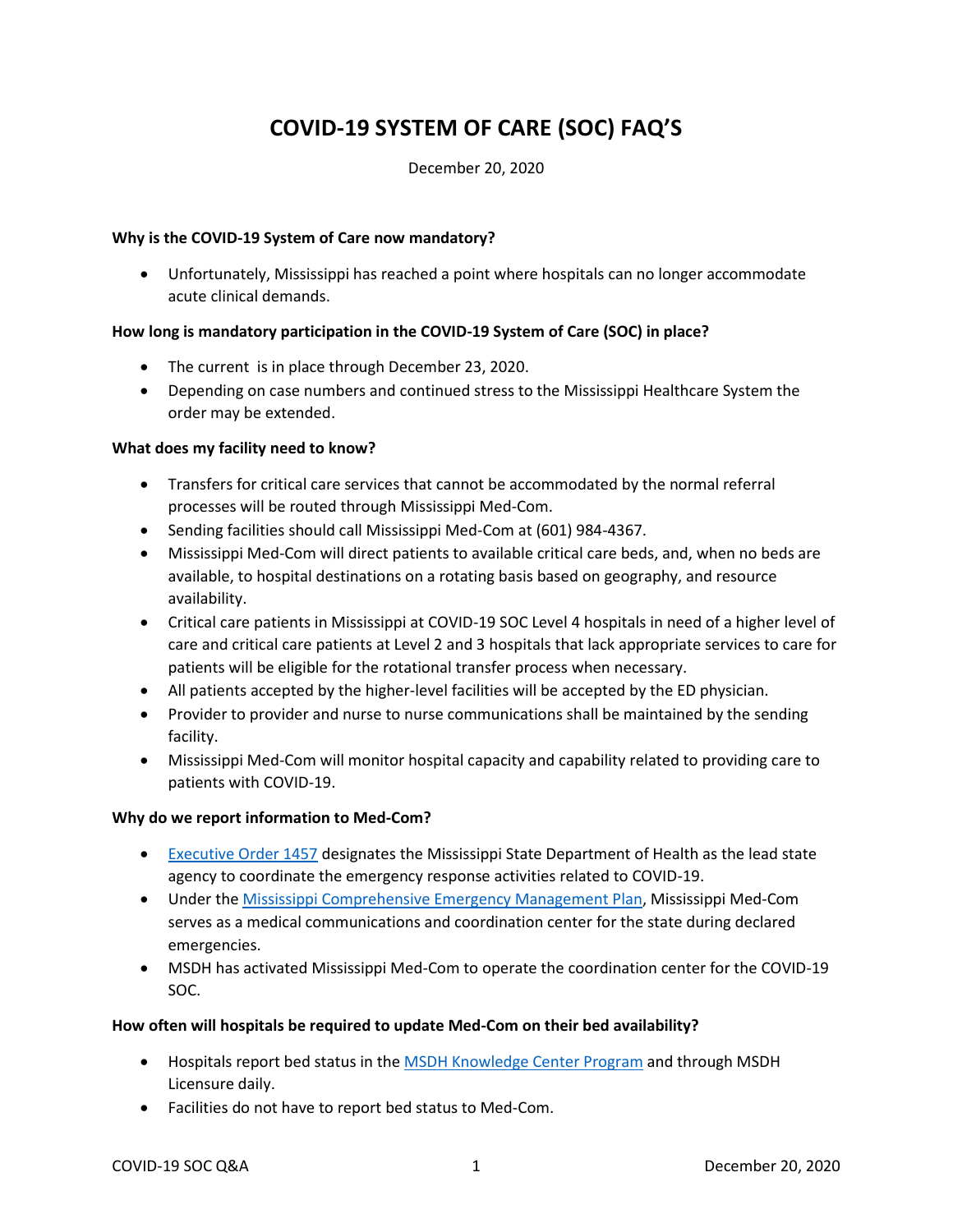- Med-Com will run rotation as it is activated or de-activated by MSDH based on the current bed reports.
- If a facility develops open beds while on rotation, they may manage their bed status as normal. But your facility will remain part of the rotation until MSDH has ended the rotation period.
- Facilities should ensure they inform Med-Com if they accept an ICU patient so it can be counted on the rotation as their turn.

#### **What do we need to report to Med-Com?**

- The current State Health Officer Order requires facilities to report all transfers requiring ICU level care, both COVID and Non-COVID to Mississippi Med-Com.
- If the transfer is not done through Med-Com this should be reported by the accepting facility.

## **How often are hospitals required to update MSDH on their bed availability?**

• Hospitals must report bed status in the MSDH Knowledge Center Program and with MSDH Licensure daily.

# **Will available beds be filled first at every institution prior to instituting the rotational acceptance of patients or will the rotation take place irrespective of how many beds may be available at any given institution?**

- That is the intent of the rotation but there may be times, while on rotation, that a facility has one or two beds that become available.
- We do not want to turn on and off the system every time a single bed comes open because it will most likely be filled.
- There may be instances when we are on rotation but there are some open beds.

## **Should a hospital's answer to other hospitals calling them directly for transfers be, "Call Med-Com and they will handle the transfers?"**

- Med-Com is assigned by MSDH to help hospitals that can't' find an ICU bed, but hospitals are welcome to conduct their transfers as normal.
- Make sure to inform Med-Com if you accept a patient so the facility can be counted in the rotation.

#### **Will hospitals be required to accept patients from out-of-state?**

• No, the system of care is not inclusive of patients outside of the state, individual hospitals can follow their standard transfer operations regarding patient requests from outside the state.

**When Med-Com assigns a patient to an institution, can they issue a "control number" so that the transferring institution will be required to provide this to the accepting institution so there will be verification that Med-Com has made the assignment and outlying hospitals do not just take it upon themselves to say Med-Com has made the assignment?**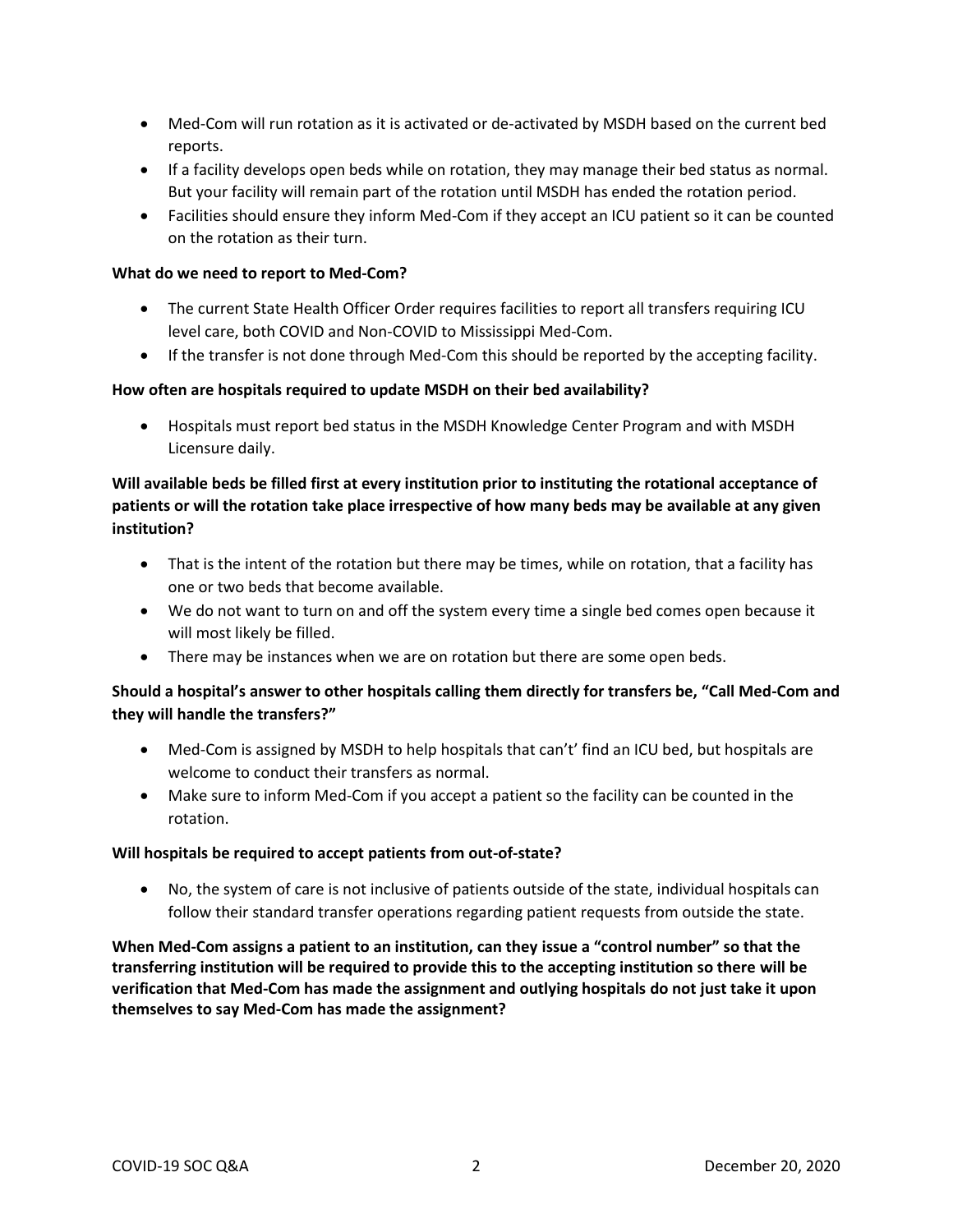- MSDH has requested that Med-Com always contact the accepting facility directly with any patient that they are trying to get acceptance. However, each patient does have a unique number that is used to assist in tracking them to their destination.
- Any follow-up conversations that are provider to provider or nurse report should go directly to the accepting facility.

# **Does the COVID-19 SOC supersede other systems of care (trauma, STEMI and Stroke) transfers to appropriate facilities?**

- The ICU rotation during COVID-19 is designed to complement, not eliminate, the other Mississippi systems of care.
- When a hospital receives a patient requiring ICU-level care from a system of care, this should be reported to Med-Com to count as a patient in the rotation.
- Facilities with specialty services will be rotated with patients that need those services.

## **How are psychiatric patients going to be handled?**

- This rotation is for ICU-level care. When a patient with a history of behavioral health needs ICUlevel care the patient will be transferred based on the rotation.
- Once stabilized and ready to transfer out of an ICU, the patient may be transferred to a facility with appropriate services.

# **I applaud the efforts to make this work. The proof will be in the execution and the available transparency to all participants. I hope we can make this as transparent as possible.**

- Thank you. MSDH will post/share the current workflow that Med-Com is utilizing to manage the rotation (this will be a dynamic document as this operation evolves).
- Additionally, we will share data currently, this is a manual process for Med-Com and the focus is the movement of patients, so there may be a delay in getting automated reports designed for these data.

# **If our ICU is completely full and we have patients in our Emergency Department needing ICU services, should we call Med-Com to see if they can be transferred? OR will we just keep them and implement our surge policy for what comes in our door as well as what may be sent here by Med-Com?**

- Facilities should activate surge processes as appropriate for your institution.
- Transfers should not be requested for "no beds" during rotation and no beds are available.
- The patient should either exceed the medical capabilities of the sending facility or require specialty care.
- Obviously, as beds become available, redistribution of patients may be possible.

## **Who makes the determination of the level of care required for a patient transfer (med/surg or ICU)?**

- The sending provider makes the determination of the level of care.
- If there is disagreement between sending/receiving, MSDH has requested Med-Com facilitate provider-to-provider discussions to reach an agreement.